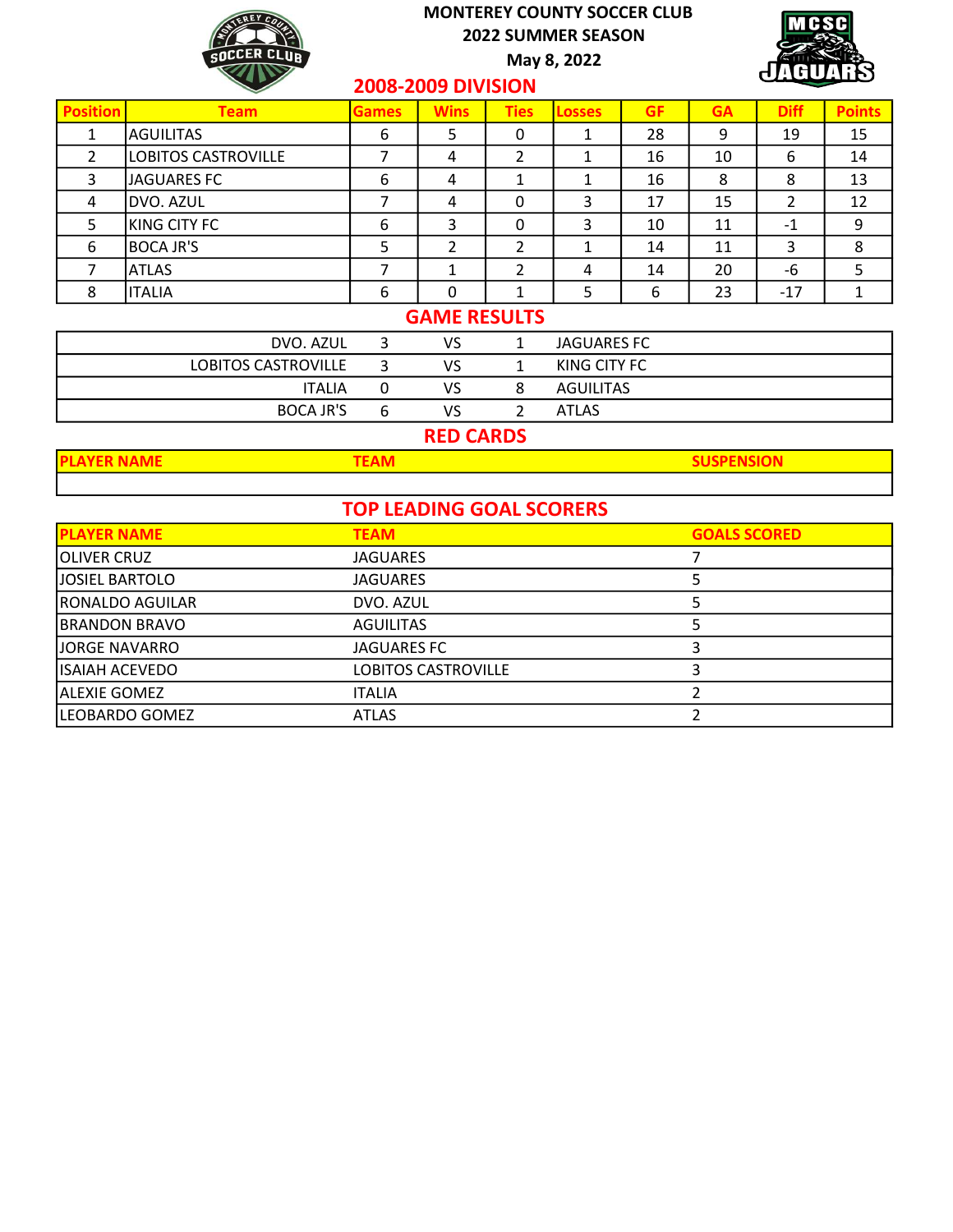May 8, 2022



## 2010-2011 DIVISION

| <b>Position</b> | <b>Team</b>                | <b>Games</b> | <b>Wins</b>             | <b>Ties</b>    | <b>Losses</b>  | <b>GF</b> | <b>GA</b> | <b>Diff</b> | <b>Points</b> |
|-----------------|----------------------------|--------------|-------------------------|----------------|----------------|-----------|-----------|-------------|---------------|
| 1               | <b>WATSONVILLE FC "B"</b>  | 6            | 5                       | 0              | 1              | 40        | 5         | 35          | 15            |
| $\overline{2}$  | REVOLUTION                 | 5            | 5                       | 0              | 0              | 22        | 4         | 18          | 15            |
| 3               | <b>KING CITY FC</b>        | 7            | 4                       | $\overline{2}$ | $\mathbf{1}$   | 34        | 8         | 26          | 14            |
| 4               | <b>IPUMAS</b>              | 6            | 4                       | 0              | $\overline{2}$ | 23        | 9         | 14          | 12            |
| 5               | CASTROVILLE FC "A"         | 6            | 3                       | $\overline{2}$ | $\mathbf{1}$   | 21        | 10        | 11          | 11            |
| 6               | PANTHERS 2009G             | 7            | 3                       | $\mathbf{1}$   | 3              | 16        | 30        | $-14$       | 10            |
| 7               | FC CHIVITAS 2010           | 7            | 3                       | 0              | 4              | 25        | 22        | 3           | 9             |
| 8               | <b>ATLAS</b>               | 7            | 3                       | 0              | 4              | 14        | 34        | $-20$       | 9             |
| 9               | INTEGRITY FC "RED"         | 5            | 2                       | 0              | 3              | 8         | 15        | $-7$        | 6             |
| 10              | <b>LEONES NEGROS</b>       | 6            | $\overline{\mathbf{c}}$ | $\Omega$       | 4              | 11        | 26        | $-15$       | 6             |
| 11              | <b>LOBITOS CASTROVILLE</b> | 7            | $\overline{2}$          | 0              | 5              | 18        | 35        | $-17$       | 6             |
| 12              | CHIVITAS FC 2012           | 3            | 1                       | 0              | $\overline{2}$ | 3         | 5         | $-2$        | 3             |
| 13              | CAMPEONES FC               | 7            | $\mathbf 0$             | $\mathbf{1}$   | 6              | 4         | 36        | $-32$       | 1             |

#### GAME RESULTS

|    | VS |   | KING CITY FC          |                |
|----|----|---|-----------------------|----------------|
| 13 | VS |   | LOBITOS CASTROVILLE   |                |
| O  | VS | 6 | <b>REVOLUTION</b>     |                |
|    | VS | 4 | CHIVITAS FC 2010      |                |
|    | VS | 0 | CHIVITAS FC 2010      |                |
|    | VS |   | PANTHERS 2009G        |                |
|    | VS | 6 | <b>WATSONVILLE FC</b> |                |
|    | VS |   | <b>LEONES NEGROS</b>  | <b>PENDING</b> |
|    |    |   |                       |                |

## RED CARDS

**PLAYER NAME TEAM SUSPENSION** 

|                       | <b>TOP LEADING GOAL SCORERS</b> |                     |
|-----------------------|---------------------------------|---------------------|
| <b>PLAYER NAME</b>    | <b>TEAM</b>                     | <b>GOALS SCORED</b> |
| <b>BRANDON MENDEZ</b> | <b>WATSONVILLE FC "B"</b>       | 15                  |
| <b>ERIK FERNANDEZ</b> | <b>PUMAS</b>                    | 13                  |
| <b>BRYAN GONZALEZ</b> | KING CITY FC                    | 10                  |
| <b>BRIAN GUERRERO</b> | CHIVITAS FC 2010                | 5.                  |
| CAMILO VASQUEZ        | <b>WATSONVILLE FC "B"</b>       | 5                   |
| <b>JAIRO ACOSTA</b>   | <b>CASTROVILLE FC</b>           | 4                   |
| <b>IPEDRO ORTIZ</b>   | <b>LEONES NEGROS</b>            | 4                   |
| JOSUE CASTRO          | KING CITY FC                    | 4                   |
| <b>SAHORI TORRES</b>  | PANTHERS 2009G                  |                     |
| <b>ARON CHAVEZ</b>    | <b>PUMAS</b>                    | 3                   |
| <b>CARLOS RANGEL</b>  | <b>PUMAS</b>                    |                     |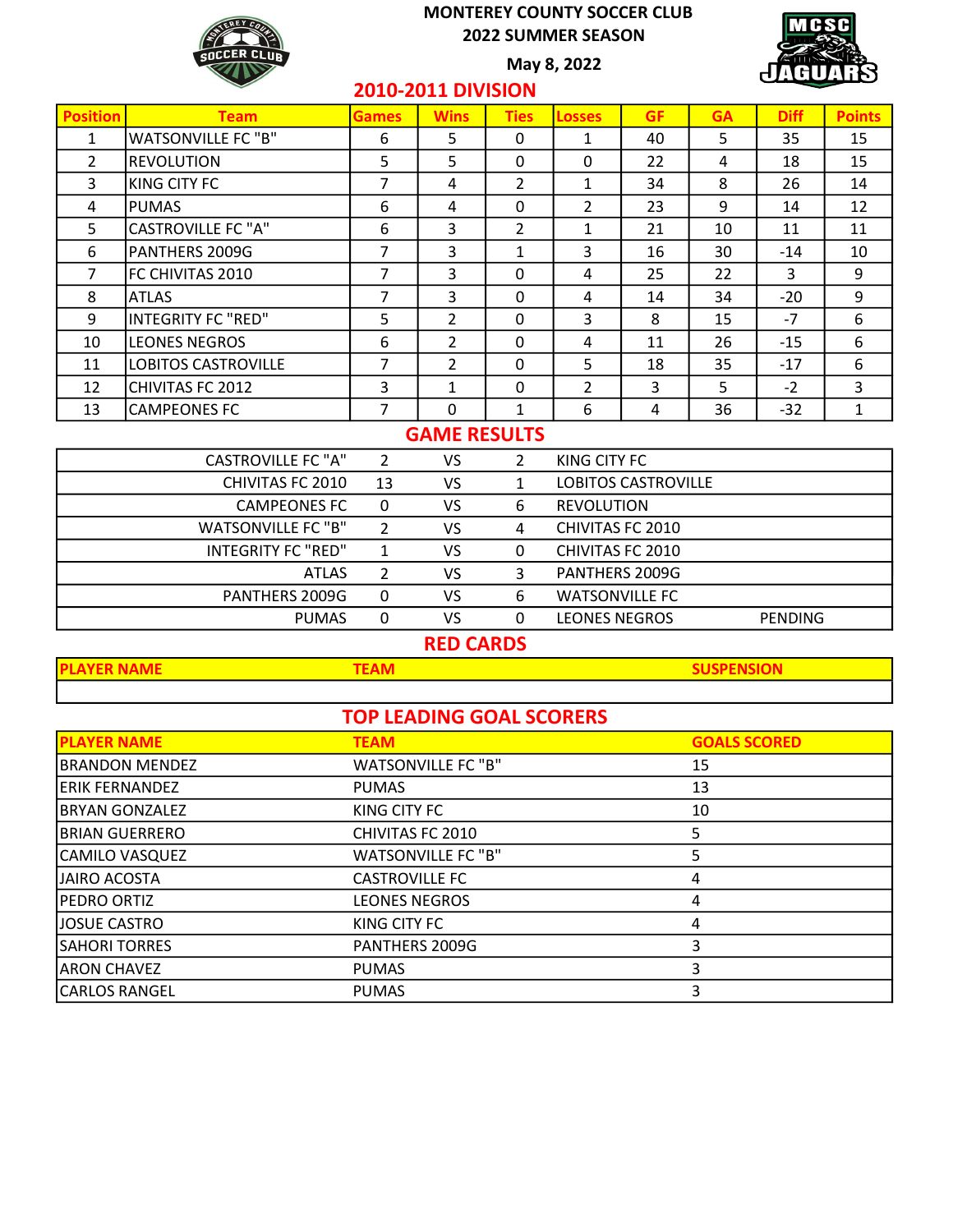

2012-2013 DIVISION (GOLD/SILVER) May 8, 2022

| ZUIZ-ZUIJ DIVIJIUN (UULD) JILVLIV |                             |              |                     |                |               |           |           |                |                |
|-----------------------------------|-----------------------------|--------------|---------------------|----------------|---------------|-----------|-----------|----------------|----------------|
| <b>Position</b>                   | <b>Team</b>                 | <b>Games</b> | <b>Wins</b>         | <b>Ties</b>    | <b>Losses</b> | <b>GF</b> | <b>GA</b> | <b>Diff</b>    | <b>Points</b>  |
| 1                                 | DVO. TEQUITOS               | 6            | 6                   | 0              | 0             | 31        | 6         | 25             | 18             |
| $\overline{2}$                    | <b>GREENFIELD "RED"</b>     | 7            | 5                   | 1              | $\mathbf{1}$  | 26        | 15        | 11             | 16             |
| 3                                 | DVO. UNION                  | 5            | 5                   | $\mathbf{0}$   | 0             | 30        | 4         | 26             | 15             |
| 4                                 | LEONCITAS 2011G             | 6            | 4                   | 1              | 1             | 36        | 12        | 24             | 13             |
| 5                                 | <b>GUERREROS</b>            | 7            | 3                   | 1              | 3             | 25        | 23        | $\overline{2}$ | 10             |
| 6                                 | FC CHIVITAS 2013            | 7            | 3                   | $\mathbf{1}$   | 3             | 19        | 23        | $-4$           | 10             |
| $\overline{7}$                    | ATL. SALINAS "RED"          | 5            | 3                   | $\mathbf{1}$   | $\mathbf{1}$  | 23        | 13        | 10             | 10             |
| 8                                 | <b>INTEGRITY FC "BLACK"</b> | 5            | 3                   | 1              | $\mathbf{1}$  | 23        | 10        | 13             | 10             |
| 9                                 | <b>DELFINES</b>             | 7            | $\mathbf{3}$        | $\mathbf{0}$   | 4             | 22        | 24        | $-2$           | 9              |
| 10                                | LOBOS WOLVES FC             | 7            | 2                   | $\mathbf{1}$   | 4             | 28        | 25        | 3              | $\overline{7}$ |
| 11                                | ATL. SALINAS "BLACK"        | 4            | 2                   | $\mathbf{1}$   | 1             | 25        | 20        | 5              | $\overline{7}$ |
| 12                                | CHIVITAS GIRLS 2011G        | 6            | $\overline{2}$      | $\mathbf{0}$   | 4             | 16        | 33        | $-17$          | 6              |
| 13                                | MEXICO                      | 9            | $\mathbf{1}$        | $\overline{2}$ | 6             | 23        | 48        | $-25$          | 5              |
| 14                                | INTEGRITY FC "RED"          | 6            | 1                   | $\mathbf{0}$   | 5             | 14        | 27        | $-13$          | 3              |
| 15                                | <b>LOBITOS CASTROVILLE</b>  | 6            | 0                   | $\mathbf{0}$   | 6             | 8         | 53        | $-45$          | 0              |
|                                   |                             |              | <b>GAME RESULTS</b> |                |               |           |           |                |                |

|                            |   | ___________ |    |                             |
|----------------------------|---|-------------|----|-----------------------------|
| <b>MEXICO</b>              | 0 | VS          | 9  | LEONCITAS 2009G             |
| FC CHIVITAS 2013           |   | VS          | 6  | DVO. UNION                  |
| INTEGRITY FC "RED"         | 4 | VS.         |    | <b>CHIVITAS GIRLS 2011G</b> |
| <b>GREENFIELD "RED"</b>    | 4 | VS.         |    | <b>GUERRERO</b>             |
| ATL. SALINAS "RED"         |   | VS.         |    | LOBOS WOLVES                |
| <b>TEQUITOS</b>            |   | VS          |    | <b>DELFINES</b>             |
| <b>LOBITOS CASTROVILLE</b> |   | VS          | 12 | ATL. SALINAS "BLACK"        |
|                            |   |             |    |                             |

BYE: INTEGRITY FC "BLACK"

#### PLAYER NAME TEAM SUSPENSION TEAM SUSPENSION RED CARDS

| <b>TOP LEADING GOAL SCORERS</b> |                             |                     |  |  |  |  |  |  |
|---------------------------------|-----------------------------|---------------------|--|--|--|--|--|--|
| <b>PLAYER NAME</b>              | <b>TEAM</b>                 | <b>GOALS SCORED</b> |  |  |  |  |  |  |
| <b>ANTHONY LEMUS</b>            | <b>TEQUITOS</b>             | 17                  |  |  |  |  |  |  |
| <b>ALEXANDER GARCIA</b>         | <b>LOBOS WOLVES FC</b>      | 13                  |  |  |  |  |  |  |
| IDIANA RANGEL                   | <b>LEONCITAS</b>            | 11                  |  |  |  |  |  |  |
| IVAN ZAVALA                     | <b>GUERRERO</b>             | 10                  |  |  |  |  |  |  |
| JULIO BARAJAS                   | <b>GREENFIELD "RED"</b>     | 9                   |  |  |  |  |  |  |
| <b>DANIEL LEON</b>              | <b>GUERRERO</b>             | 8                   |  |  |  |  |  |  |
| IBRYANT PIZANO                  | <b>GREENFIELD "RED"</b>     | 6                   |  |  |  |  |  |  |
| <b>GUSTAVO GASCA</b>            | <b>GREENFIELD "RED"</b>     | 6                   |  |  |  |  |  |  |
| JOCELYN PEREZ                   | <b>CHIVITAS GIRLS 2011G</b> | 6                   |  |  |  |  |  |  |
| <b>HORACIO GOMEZ</b>            | <b>INTEGRITY FC "BLACK"</b> | 6                   |  |  |  |  |  |  |
| JORGE MAGANA                    | <b>TEQUITOS</b>             | 6                   |  |  |  |  |  |  |
| <b>BRYAN CRUZ</b>               | <b>LORITOS WATSONVILLE</b>  | 5                   |  |  |  |  |  |  |
| <b>DANIEL PUGA</b>              | DVO. UNION                  | 5                   |  |  |  |  |  |  |
| MAYA LIZAMA                     | <b>LEONCITAS</b>            | 4                   |  |  |  |  |  |  |
| BENJAMIN MENDOZA                | ATL. SALINAS "BLACK"        | 4                   |  |  |  |  |  |  |
| CARLOS ALVARADO                 | ATL. SALINAS "RED"          | 3                   |  |  |  |  |  |  |
| <b>LEYLA QUINTEROS</b>          | <b>LEONCITAS</b>            | 3                   |  |  |  |  |  |  |
| JONATHAN GONZALEZ               | <b>TEQUITOS</b>             | 3                   |  |  |  |  |  |  |
| <b>NOEL MACHUCA</b>             | <b>DVO. UNION</b>           | 3                   |  |  |  |  |  |  |
| MATEO LOPEZ                     | <b>LORITOS WATSONVILLE</b>  | 3                   |  |  |  |  |  |  |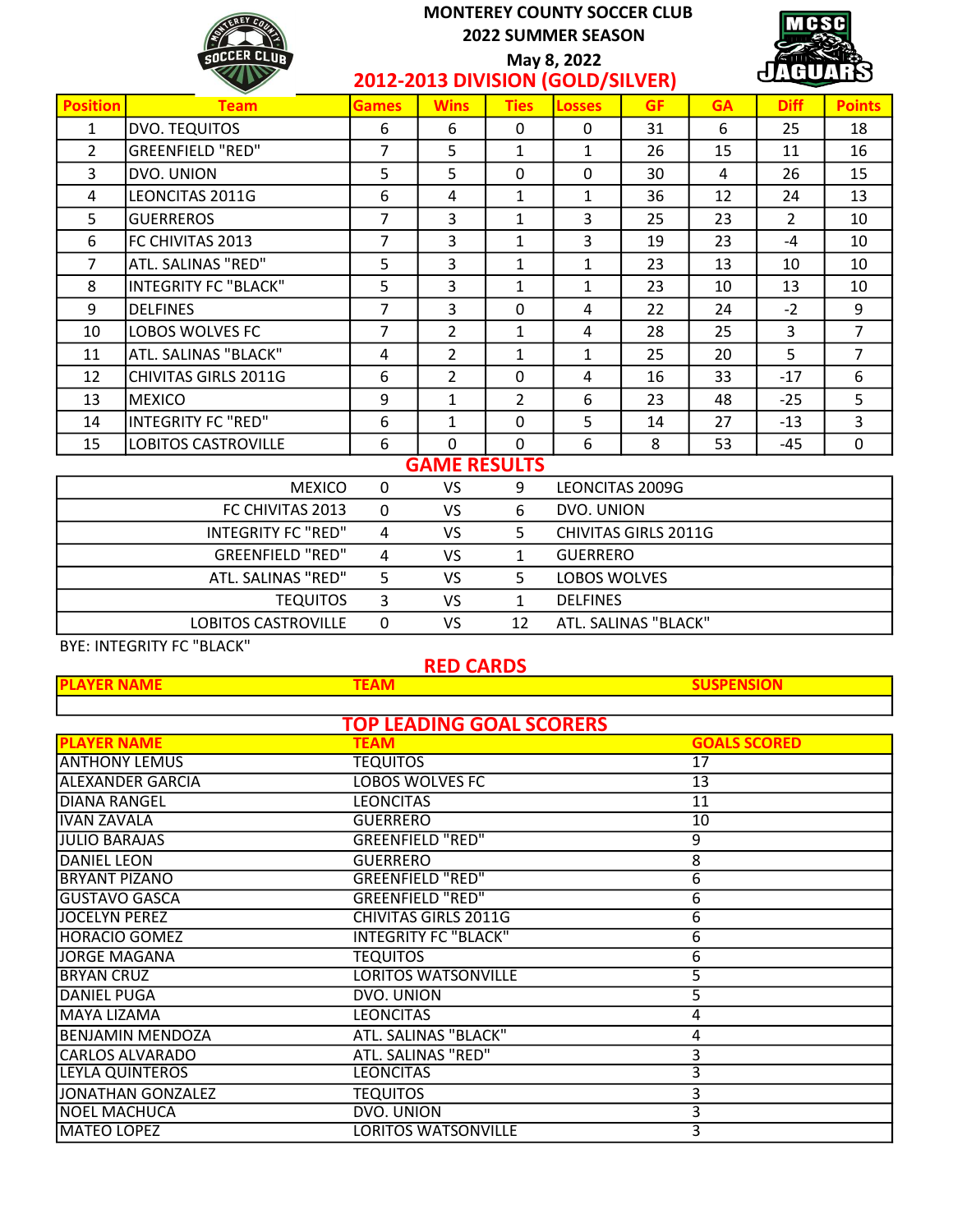|                                                                     | <b>MONTEREY COUNTY SOCCER CLUB</b><br>MCSC<br><b>2022 SUMMER SEASON</b><br>SOCCER CLUR<br>May 8, 2022 |                |                     |                |                             |                               |              |                |                |
|---------------------------------------------------------------------|-------------------------------------------------------------------------------------------------------|----------------|---------------------|----------------|-----------------------------|-------------------------------|--------------|----------------|----------------|
|                                                                     |                                                                                                       |                |                     |                | 2012-2013 DIVISION (BRONZE) |                               |              | AIHIA          |                |
| <b>Position</b>                                                     | <b>Team</b>                                                                                           | <b>Games</b>   | <b>Wins</b>         | <b>Ties</b>    | <b>Losses</b>               | <b>GF</b>                     | <b>GA</b>    | <b>Diff</b>    | <b>Points</b>  |
| $\mathbf{1}$                                                        | PUMITAS 2013                                                                                          | $\overline{7}$ | 5                   | $\mathbf{1}$   | $\mathbf{1}$                | 37                            | 14           | 23             | 16             |
| $\overline{2}$                                                      | <b>ATLAS</b>                                                                                          | $\overline{7}$ | 4                   | 3              | $\Omega$                    | 47                            | 14           | 33             | 15             |
| 3                                                                   | <b>CHIVITAS FC 2014</b>                                                                               | 5              | 5                   | 0              | $\mathbf 0$                 | 47                            | $\mathbf{1}$ | 46             | 15             |
| 4                                                                   | <b>JUVENTUS</b>                                                                                       | 6              | 4                   | 0              | $\overline{2}$              | 22                            | 19           | 3              | 12             |
| 5                                                                   | <b>SALINAS GALACTICOS</b>                                                                             | 6              | 3                   | $\mathbf{1}$   | $\overline{2}$              | 18                            | 16           | $\overline{2}$ | 10             |
| 6                                                                   | <b>GREENFIELD "WHITE"</b>                                                                             | $\overline{4}$ | $\overline{2}$      | $\mathbf{1}$   | $\mathbf{1}$                | 14                            | 9            | 5              | $\overline{7}$ |
| $\overline{7}$                                                      | PSG JR'S                                                                                              | $\overline{7}$ | $\overline{2}$      | 0              | 5                           | 12                            | 28           | $-16$          | 6              |
| 8                                                                   | LORITOS WATSONVILLE                                                                                   | 6              | $\overline{2}$      | $\mathbf 0$    | $\overline{4}$              | 19                            | 45           | $-26$          | 6              |
| 9                                                                   | <b>INTEGRITY FC "WHITE"</b>                                                                           | 5              | $\mathbf{1}$        | $\overline{2}$ | $\overline{2}$              | 14                            | 23           | -9             | 5              |
| 10                                                                  | <b>LEON</b>                                                                                           | 6              | 1                   | 0              | 5                           | 13                            | 32           | $-19$          | $\overline{3}$ |
| 11                                                                  | <b>LIONS</b>                                                                                          | 5              | $\overline{2}$      | 0              | 3                           | 16                            | 18           | $\mathbf 0$    | $\mathbf 0$    |
| 12                                                                  | <b>WATSONVILLE GALACTICOS</b>                                                                         | 6              | $\Omega$            | $\Omega$       | 6                           | $\overline{2}$                | 52           | $\mathbf{0}$   | 0              |
|                                                                     |                                                                                                       |                | <b>GAME RESULTS</b> |                |                             |                               |              |                |                |
|                                                                     | <b>ATLAS</b>                                                                                          | 10             | <b>VS</b>           | $\overline{2}$ | <b>LEON</b>                 |                               |              |                |                |
|                                                                     | <b>GREENFIELD "WHITE"</b>                                                                             | 5              | <b>VS</b>           | $\mathbf{1}$   |                             | <b>SALINAS GALACTICOS</b>     |              |                |                |
|                                                                     | PUMITAS 2013                                                                                          | $\mathbf{1}$   | <b>VS</b>           | $\overline{7}$ | FC CHIVITAS 2014            |                               |              |                |                |
| <b>VS</b><br><b>INTEGRITY FC "WHITE"</b><br><b>MEXICO</b><br>4<br>4 |                                                                                                       |                |                     |                |                             |                               |              |                |                |
|                                                                     | <b>LIONS</b>                                                                                          | 3              | <b>VS</b>           | 5.             | <b>JUVENTUS</b>             |                               |              |                |                |
|                                                                     | PSG JR'S                                                                                              | 5              | <b>VS</b>           | $\Omega$       |                             | <b>WATSONVILLE GALACTICOS</b> |              |                |                |
|                                                                     | <b>LORITOS WATSONVILLE</b>                                                                            | 2              | VS.                 | 4              |                             | <b>INTEGRITY FC "WHITE"</b>   |              |                |                |
|                                                                     |                                                                                                       |                | <b>RED CARDS</b>    |                |                             |                               |              |                |                |

PLAYER NAME TEAM SUSPENSION **PLAYER NAME COALS SCORED** TOP LEADING GOAL SCORERS **TEAM** 

| IARNULFO CRUZ         | <b>ATLAS</b>              | 22 |
|-----------------------|---------------------------|----|
| ADRIAN CORTEZ         | FC CHIVITAS 2014          | 9  |
| GIOVANNI VASQUEZ      | FC CHIVITAS 2014          |    |
| <b>EDUARDO DIAZ</b>   | <b>ATLAS</b>              |    |
| <b>GIOVANNI ELIAS</b> | <b>ATLAS</b>              | 6  |
| <b>CRISTIAN CRUZ</b>  | <b>JUVENTUS</b>           | 6  |
| <b>OLIVER PEREZ</b>   | FC CHIVITAS 2014          | 6  |
| <b>STEVEN MONROY</b>  | FC CHIVITAS 2014          | 6  |
| ADRIAN MENDEZ         | <b>ATLAS</b>              | 4  |
| SERGIO TAMAYO         | <b>GREENFIELD "WHITE"</b> | 4  |
| lJUSTIN DELGADO       | PUMITAS 2013              | 4  |
| ANDREW TOLEDO         | FC CHIVITAS 2014          | 4  |
| FERNANDO MOYA         | FC CHIVITAS 2014          | 4  |
| <b>IKER LOPEZ</b>     | FC CHIVITAS 2014          | 4  |
| EMILIO RESENDIZ       | <b>MEXICO</b>             | 4  |
| JULIO BARAJAS         | <b>GREENFIELD "WHITE"</b> | 3  |
| JOSUE ALVAREZ         | PUMITAS 2013              | 3  |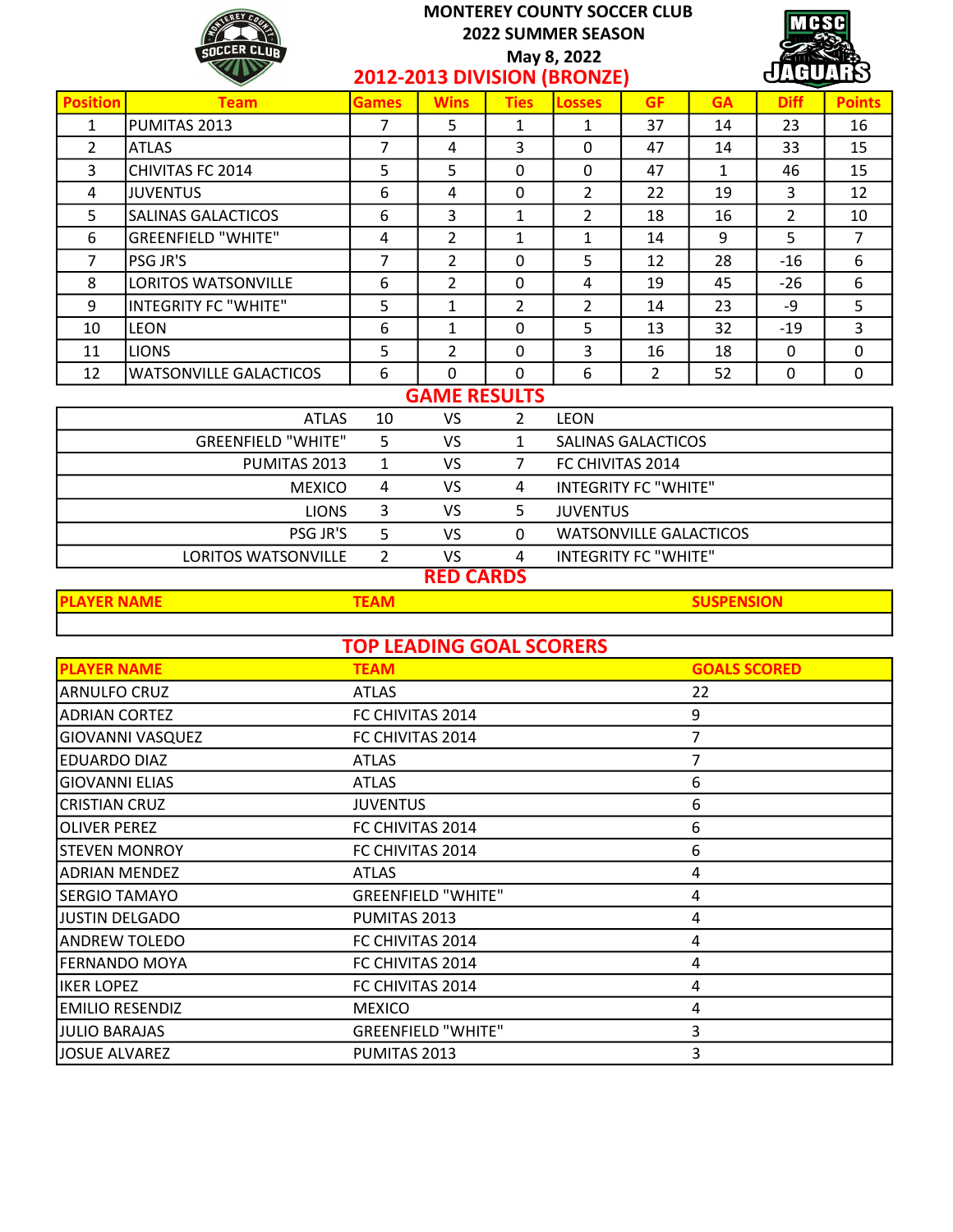May 8, 2022



# 2014-2015 DIVISION

| <b>Position</b> | <b>Team</b>                 | Games | <b>Wins</b>    | <b>Ties</b> | <b>Losses</b>  | <b>GF</b> | <b>GA</b> | <b>Diff</b> | <b>Points</b> |
|-----------------|-----------------------------|-------|----------------|-------------|----------------|-----------|-----------|-------------|---------------|
| $\mathbf{1}$    | <b>INTEGRITY FC "BLACK"</b> | 6     | 5              | 1           | 0              | 49        | 10        | 39          | 16            |
| $\overline{2}$  | FC CHIVITAS 2014            | 5     | 5              | 0           | $\mathbf{0}$   | 66        | 2         | 64          | 15            |
| 3               | <b>CHIAPAS FC</b>           | 7     | 5              | $\Omega$    | $\overline{2}$ | 77        | 17        | 60          | 15            |
| 4               | ATL. SALINAS                | 5     | 4              | 1           | 0              | 62        | 12        | 50          | 13            |
| 5               | FC CHIVITAS "RED"           | 5     | 4              | $\Omega$    | 1              | 52        | 7         | 45          | 12            |
| 6               | DVO. UNION                  | 6     | 4              | 0           | 2              | 37        | 18        | 19          | 12            |
| 7               | <b>INTEGRITY FC "RED"</b>   | 6     | 4              | $\Omega$    | 2              | 28        | 29        | $-1$        | 12            |
| 8               | <b>LORITOS WATSONVILLE</b>  | 6     | 3              | $\Omega$    | 3              | 28        | 39        | -11         | 9             |
| 9               | <b>REAL ATLETICO</b>        | 7     | 3              | $\Omega$    | 4              | 27        | 46        | -19         | 9             |
| 10              | <b>ATLAS</b>                | 7     | $\overline{2}$ | 0           | 5              | 11        | 69        | -58         | 6             |
| 11              | <b>SOLEDAD FC</b>           | 6     | 1              | 1           | 4              | 8         | 35        | $-27$       | 4             |
| 12              | <b>MEXICO</b>               | 6     | 1              | 0           | 5              | 9         | 58        | -49         | 3             |
| 13              | <b>DRAGONES</b>             | 7     | 1              | $\Omega$    | 6              | 9         | 72        | -63         | 3             |
| 14              | <b>GALAXY FC</b>            | 7     | $\Omega$       | 1           | 6              | 5         | 61        | -56         | $\mathbf{1}$  |

# GAME RESULTS

| <b>GALAXY FC</b>           | 0 | VS. | 13 | FC CHIVITAS "RED"           |
|----------------------------|---|-----|----|-----------------------------|
| SOLEDAD FC                 | 0 | VS  | 12 | FC CHIVITAS 2014            |
| <b>INTEGRITY FC "RED"</b>  |   | VS. | 13 | <b>CHIAPAS FC</b>           |
| <b>DRAGONES</b>            |   | VS. | 9  | DVO. UNION                  |
| <b>REAL ATLETICO</b>       | 0 | VS. | 9  | ATL. SALINAS                |
| <b>MEXICO</b>              | 0 | VS  | 11 | <b>INTEGRITY FC "BLACK"</b> |
| <b>LORITOS WATSONVILLE</b> | 8 | VS  | 6  | <b>ATLAS</b>                |
| <b>CHIAPAS FC</b>          |   | VS  | 10 | CHIVITAS 2014               |

#### RED CARDS

| <b>PLAYER NAME</b>        | <b>TEAM</b>                     | <b>SUSPENSION</b>   |
|---------------------------|---------------------------------|---------------------|
|                           | <b>TOP LEADING GOAL SCORERS</b> |                     |
| <b>PLAYER NAME</b>        | <b>TEAM</b>                     | <b>GOALS SCORED</b> |
| <b>WILLIAM COLLAZO</b>    | <b>CHIAPAS FC</b>               | 36                  |
| <b>ANGEL AGUILAR</b>      | ATL. SALINAS                    | 26                  |
| <b>GIOVANNI VASQUEZ</b>   | FC CHIVITAS 2014                | 24                  |
| <b>FELIX VEGA</b>         | <b>CHIAPAS FC</b>               | 16                  |
| YAIR MONTOYA              | DVO. UNION                      | $\overline{16}$     |
| <b>ALEXANDER AGUILAR</b>  | <b>ATL. SALINAS</b>             | 15                  |
| <b>JUAN ARAIZA</b>        | <b>CHIAPAS FC</b>               | 14                  |
| <b>OLIVER PEREZ</b>       | FC CHIVITAS 2014                | 14                  |
| <b>ANTHONY ROJAS</b>      | <b>ATL. SALINAS</b>             | 13                  |
| <b>KRIS RUEDA</b>         | DVO. UNION                      | 11                  |
| <b>AIDEN MORALES</b>      | DVO. UNION                      | 9                   |
| THIAGO GUIDO              | FC CHIVITAS 2014                | 8                   |
| KEVIN RAMIREZ             | <b>LORITOS WATSONVILLE</b>      | 7                   |
| <b>STEVEN MONROY</b>      | FC CHIVITAS 2014                | 6                   |
| <b>FERNANDO MOYA</b>      | FC CHIVITAS 2014                | 6                   |
| <b>MATEO ACOSTA</b>       | <b>LORITOS WATSONVILLE</b>      | 6                   |
| <b>JASON FRANCO</b>       | <b>INTEGRITY FC "BLACK"</b>     | 5                   |
| <b>REYLI SANTIAGO</b>     | <b>ATL. SALINAS</b>             | 5                   |
| <b>JACOB AMADOR</b>       | ATL. SALINAS                    | 4                   |
| <b>ABRAHAM RIOS</b>       | <b>REAL ATLETICO</b>            | 4                   |
| <b>JULIAN GARCIA</b>      | <b>INTEGRITY FC "BLACK"</b>     | 4                   |
| <b>SEBASTIAN CARRASCO</b> | <b>INTEGRITY FC "BLACK"</b>     | 4                   |
| <b>KEVIN LOPEZ</b>        | <b>CHIAPAS FC</b>               | 4                   |
| <b>EMILIANO TEJEDA</b>    | SOLEDAD FC                      | 3                   |
| <b>IKER LOPEZ</b>         | FC CHIVITAS 2014                | 3                   |
| SEBASTIAN CARRASCO        | <b>INTEGRITY FC "RED"</b>       | 3                   |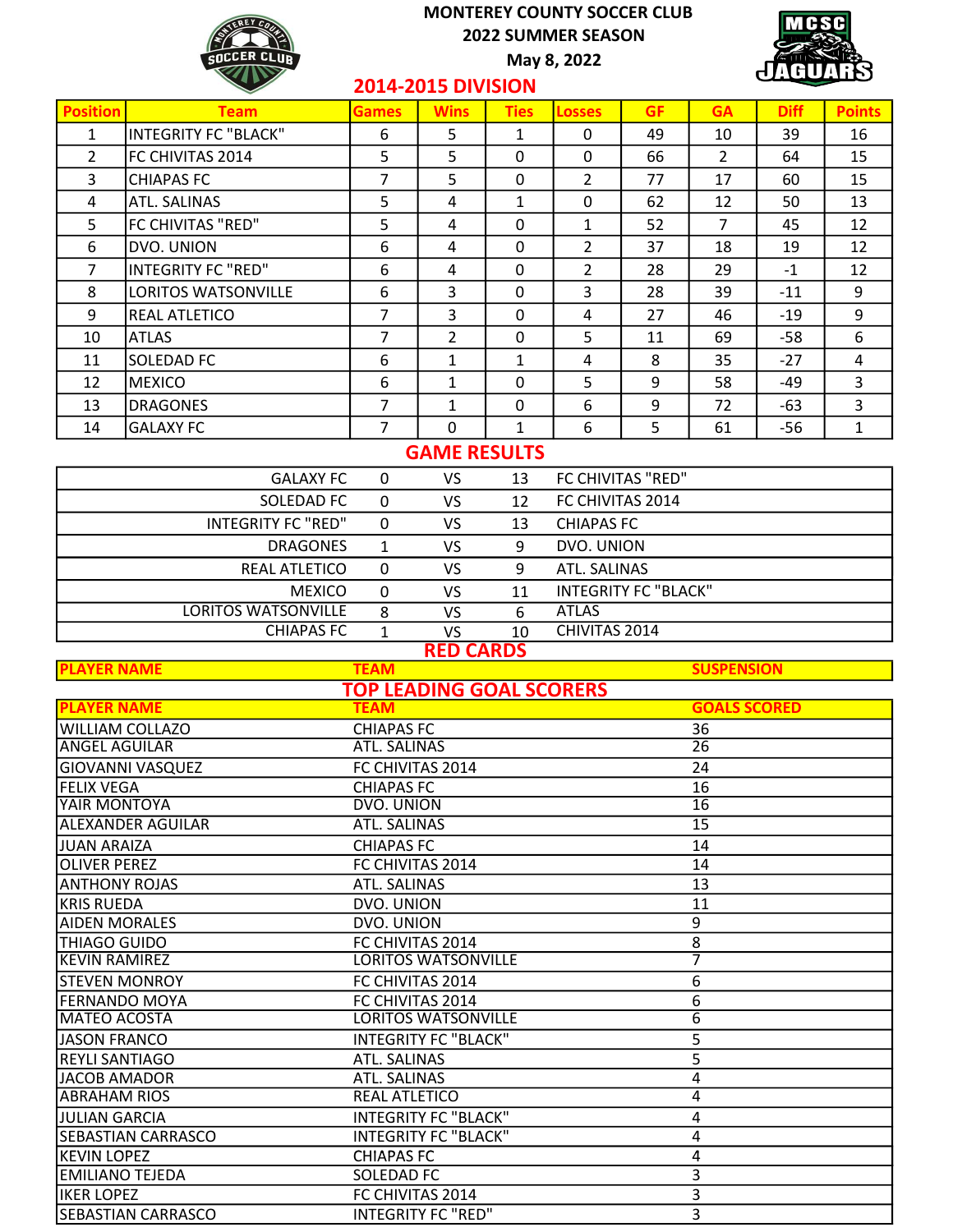

May 8, 2022



#### 2016-2017 DIVISION

| <b>Position</b> | <b>Team</b>                 | Games | <b>Wins</b> | <b>Ties</b> | <b>Losses</b>  | <b>GF</b> | <b>GA</b> | <b>Diff</b> | <b>Points</b> |
|-----------------|-----------------------------|-------|-------------|-------------|----------------|-----------|-----------|-------------|---------------|
|                 | <b>INTEGRITY FC "BLACK"</b> |       |             | 0           | 0              | 84        | 7         | 77          | 21            |
| 2               | FC CHIVITAS "BLACK"         | 6     | 5           | 0           | 1              | 67        | 25        | 42          | 15            |
| 3               | <b>INTEGRITY FC "RED"</b>   | 7     | 5           | 0           | $\overline{2}$ | 40        | 26        | 14          | 15            |
| 4               | <b>UNITED FC</b>            | 7     | 4           | 0           | 3              | 61        | 42        | 19          | 12            |
| 5               | <b>SALINAS GALAXY</b>       | 7     | 4           | 0           | 3              | 35        | 25        | 10          | 12            |
| 6               | LEONES NEGROS "A"           | 7     | 3           | 0           | 4              | 24        | 52        | $-28$       | 9             |
| 7               | <b>JAGUARES FC</b>          | 2     | 1           | $\Omega$    | 1              | 4         | 13        | -9          | 3             |
| 8               | <b>ATLAS</b>                | 2     | $\Omega$    | 0           | 2              | 4         | 16        | $-12$       | 0             |
| 9               | LEONES NEGROS "B"           | 6     | $\Omega$    | $\Omega$    | 6              | 13        | 62        | -49         | 0             |
| 10              | FC CHIVITAS "RED"           | 6     | $\Omega$    | 0           | 6              | 12        | 74        | $-62$       | 0             |
|                 | <b>GAME RESULTS</b>         |       |             |             |                |           |           |             |               |

| FC CHIVITAS "BLACK" | 12 | VS |    | FC CHIVITAS "RED"           |
|---------------------|----|----|----|-----------------------------|
| JAGUARES FC         |    | VS | 10 | <b>INTEGRITY FC "BLACK"</b> |
| INTEGRITY FC "RED"  |    | VS |    | LEONES NEGROS "B"           |
| LEONES NEGROS "A"   |    | VS |    | SALINAS GALAXY              |
| UNITED FC.          |    | VS |    | ATLAS                       |

# RED CARDS

| AVER NAN |  |
|----------|--|
|          |  |

# TOP LEADING GOAL SCORERS

| <b>PLAYER NAME</b>      | <b>TEAM</b>               | <b>GOALS SCORED</b> |
|-------------------------|---------------------------|---------------------|
| <b>ALEXA RANGEL</b>     | FC CHIVITAS "BLACK"       | 17                  |
| NOAH IBARRA             | UNITED FC                 | 17                  |
| <b>PEDRO GONZALEZ</b>   | FC CHIVITAS "BLACK"       | 13                  |
| <b>RICARDO MARTINEZ</b> | UNITED FC                 | 10                  |
| SAUL CASTRO             | <b>INTEGRITY FC "RED"</b> | 10                  |
| <b>THIAGO CAMPOS</b>    | FC CHIVITAS "BLACK"       |                     |
| <b>ALONDRA MORA</b>     | FC CHIVITAS "BLACK"       | 6                   |
| RICARDO AMEZCUA         | <b>SALINAS GALAXY</b>     | 4                   |
| <b>KAYLEE CORONEL</b>   | SALINAS GALAXY            | 4                   |
| lluke SANTIAGO          | FC CHIVITAS "BLACK"       | 4                   |
| <b>NATHANIEL REYES</b>  | FC CHIVITAS "BLACK"       | 4                   |